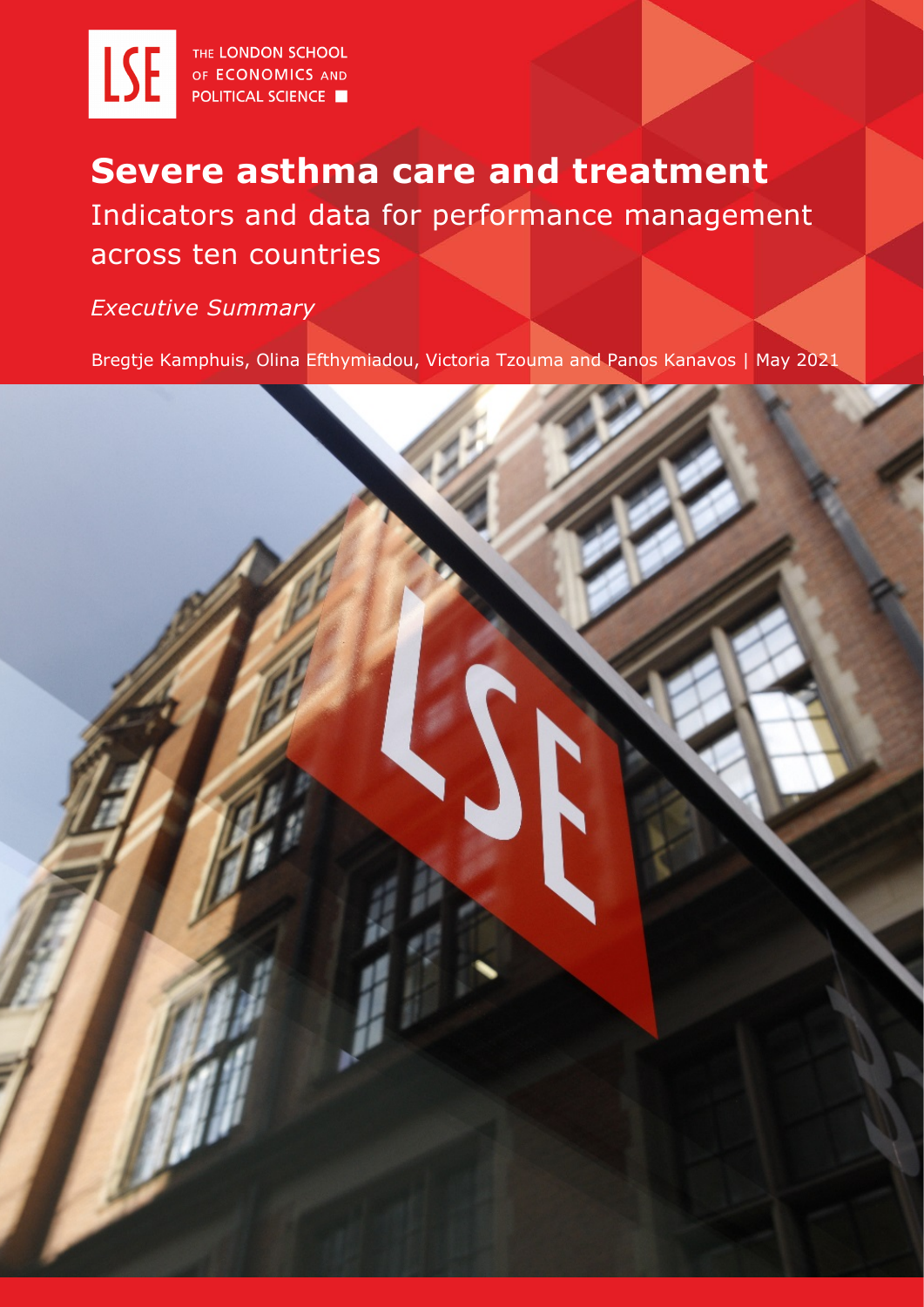

This study was funded by AstraZeneca.

This research was commissioned via LSE Consulting which was set up by the London School of Economics and Political Science to enable and facilitate the application of its academic expertise and intellectual resources.

#### **LSE Consulting**

LSE Enterprise Limited London School of Economics and Political Science

Houghton Street London WC2A 2AE

- **(T)** +44 (0)20 7955 7128
- **(E)** lseenterprise.consulting@lse.ac.uk
- **(W)** lse.ac.uk/consultancy

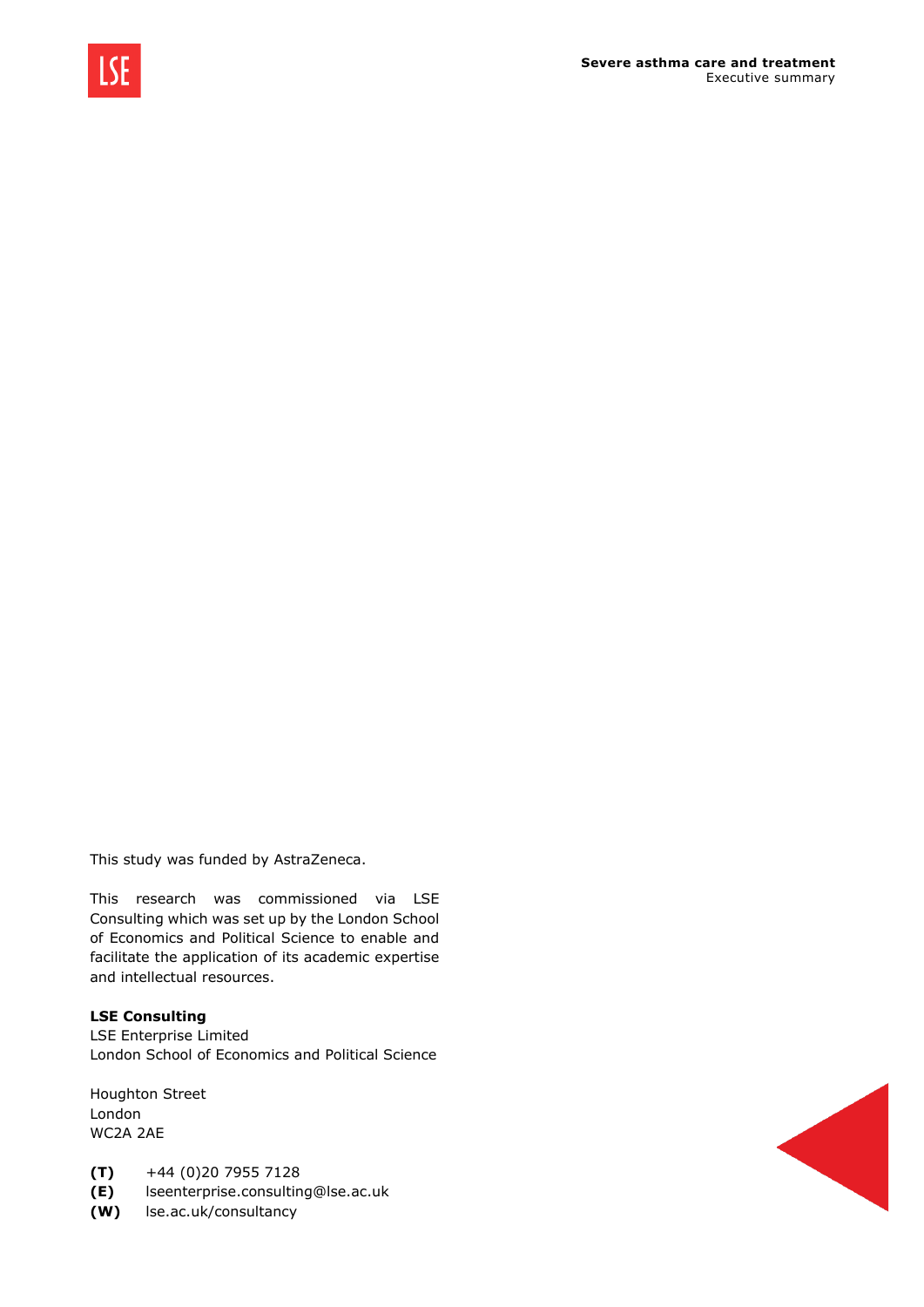

### **Overview of environment**

### **Severe asthma (SA) is characterised by unmet need and has significant implications for health systems**

- *Impact on people living with SA:* Greater asthma severity is associated with relatively significant decreases in asthma-related quality of life. Frequent exacerbations and hospital admissions may affect individuals' quality of life through isolation and loneliness, frequent oral steroid use, general fear and/or anxiety, and not being able to work. Those with SA are more likely to suffer from comorbidities, often linked to worse outcomes. Treatment with oral corticosteroids (OCS) can result in the development of further OCSrelated comorbidities.
- *Avoidable mortality*: SA remains associated with substantial mortality. Asthma-related deaths still occur in many settings, but are often avoidable. Mortality rates may be higher for people living with SA who are treated with OCS. Improvements in asthma mortality have stagnated in many countries.
- *Financial impact on health systems:* people living with SA have increased levels of healthcare resource use. SA is estimated to account for a larger portion of direct and indirect asthma costs than mild or moderate asthma, despite being less prevalent.

#### **Quality of care and treatment for severe asthma must be improved immediately**

Evidence suggests that more effective care, treatment and management of people living with SA results in noticeably reduced mortality, improved outcomes, with effects on individual qualityof-life. There are also direct implications for costs as well as overall impact on healthcare utilization and budgets.

The COVID-19 pandemic has highlighted the needs of those suffering from respiratory conditions in light of the threat of novel viruses. There is an urgent need to better understand SA care and improve care practices at national and international level.

#### **Unlocking improvement through performance measurement**

In order to understand where deficiencies in care and treatment exist, healthcare systems should implement a measurement system to enable better assessment of quality of care.

Performance management is especially relevant for conditions where there is a direct link between disease management and overall mortality.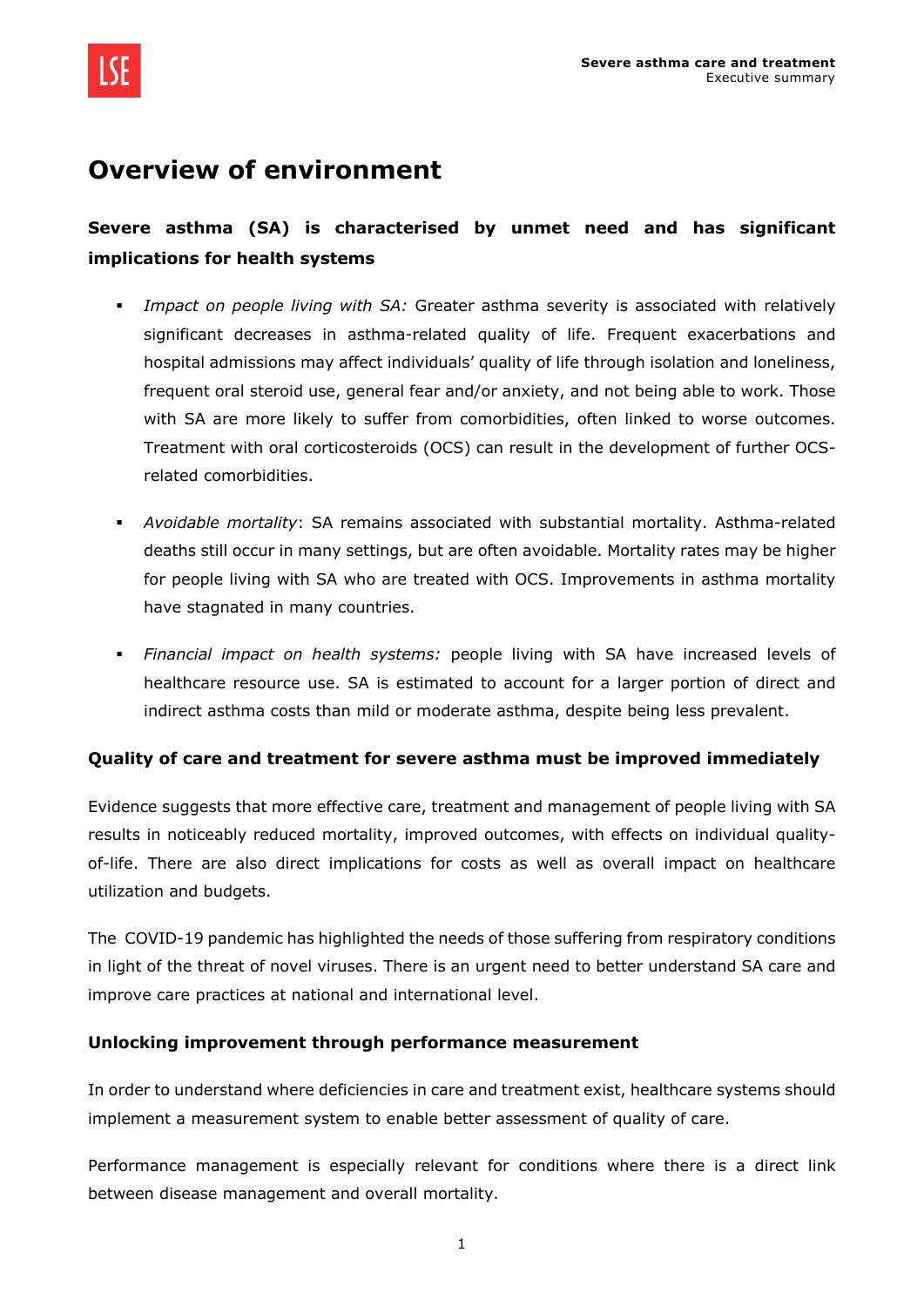

## **Methods and aims**

The complexity of SA, and asthma more generally, is not widely reflected in data collection or performance assessment of national healthcare systems. In this report we evaluate current capabilities and means of assessing performance in severe asthma care and practice.

The report creates a set of health system performance indicators in SA care and treatment, and reviews public data sources to identify the current state of health systems' performance management in SA care and treatment.

#### **Geographic scope**

The geographic scope of the research covers Australia, Brazil, Canada, France, Germany, Italy, Japan, Spain, Sweden, and the United Kingdom.

### **Results**

#### **Current data availability for performance assessment of severe asthma is scarce**

Evidence from the literature reveals few efforts at assessing health system performance for respiratory disease, let alone for SA, across all countries in scope. Specifically, key findings on current data availability include:

- There are limited data on indicators or performance assessment for specific diseases.
- There is a lack of information on SA. Where data was available, it was only for asthma but not SA, across both national international sources.
- Available information on SA is often prevalent for primarily factual metrics, and not directly conducive to comprehensive performance assessment due to variation.
- There is a reliance on literature produced by research groups, asthma stakeholders, or universities, with a large portion of information only available through these sources.
- An extensive number of metrics, such as care delivery processes or outcomes, had no data source or collection effort.

### **Recommendations**

There is an urgent need for governments to collect data on SA on a more systematic and consistent basis for use in performance assessment. This will help to ensure data collection is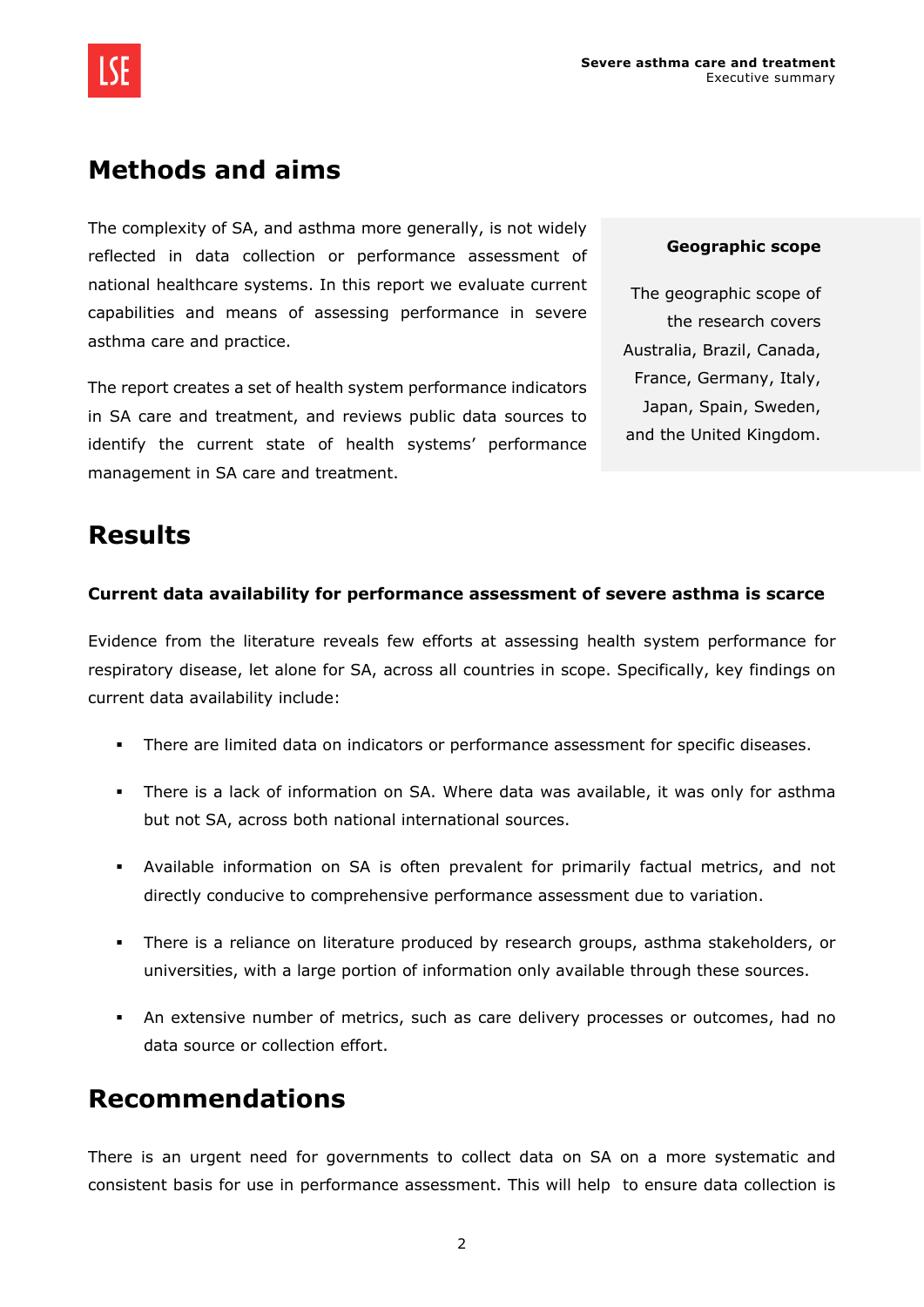

conducted appropriately, frequently, and for the right indicators, enabling it to be subsequently used to review suitable targets and monitoring.

A review of current data collection efforts suggests there is an atmosphere of readiness and willingness for the collection of data. However, the actual collection processes and application of health data, especially for disease-specific outcomes, is not yet present.

It is strongly recommended that the points of focus for governments should be:

## **1** *Building strong technological infrastructure*

- **Efforts to improve technological infrastructure may need to be part of a larger system** overhaul or re-design in order to collect meaningful data and information.
- Electronic health records could be leveraged as a means of collecting clinician-reported data points. Adequate clinical data is key in addressing the absence of available information from a clinical setting on OCS use and other treatments.

## **2** *Designing a system with effective communication and management*

- Strong infrastructure needs to be accompanied by clear communication and prompting to encourage of physicians (and possibly of people living with SA) to collect the necessary data with sufficient regularity.
- The inclusion of all stakeholders in performance measurement is considered essential to ensure a) all necessary components are captured, b) data collected for disease-specific efforts are useful, relevant, and appropriate, and c) measurements of the functioning of health care provision focus on efficiency and effectiveness.
- The type of prompt or incentive that may work in a given setting will need to be considered in context by decision-makers.

## **3** *Identifying and measuring appropriate metrics and targets*

 The characteristics of each national health system will need to be considered, as the need for or design of certain indicators will invariably depend on the existing norms, pathways and treatments.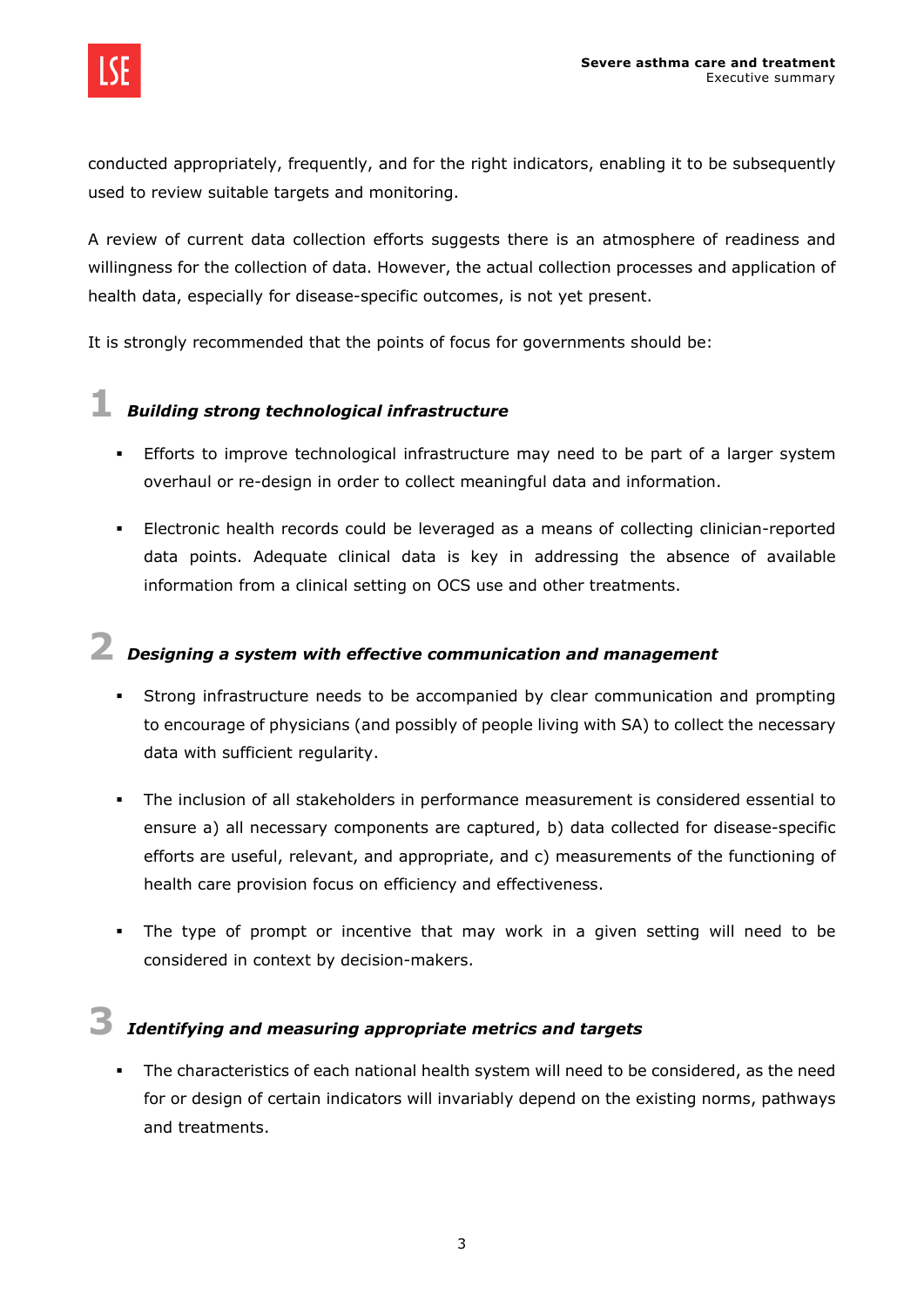

- Governments should look to reflect the needs and experiences of people living with SA, physicians and other stakeholders in performance metrics, in addition to system-based indicators.
- Tailoring performance measurement to specific disease areas through condition or disease-specific indicators is key to ensuring the right information is collected and reflects the full reality of the care and treatment individuals receive.

# **4** *Establishing political will*

- There must be political will to drive change and review performance on a wider scale. The effective combination of appropriate infrastructure, data sources, encouragement of data collection, and the identification and the setting of targets and prioritization of indicators requires stable leadership. Countries have extended commitments to strengthening healthcare and healthcare system resilience in light of the COVID-19 pandemic, which provides an initial foundation for further action to be taken.
- Policy-makers need to consider prioritization of key indicators, to ensure the feasibility of the system and a suitable dataset.
- Cross-border collaboration is desirable to improve country comparisons and place international best practices in context.

## **Conclusion**

Given effective management of SA can dramatically reduce avoidable mortality and improve individuals' quality of life, there is an essential and urgent need to improve SA care and practices at national and international level.

Governments should take advantage of the general atmosphere of readiness and willingness for the collection of health data, and the effects of the COVID-19 pandemic to maintain political willingness and traction. A database of relevant, and accurate information allows:

a) countries to conduct improved performance reviews and to identify key bottlenecks which contribute to high avoidable mortality and low quality of care;

b) decision-makers to make quality decisions to ensure appropriate interventions and changes are enacted where necessary to improve health outcomes and allow optimal care for people living with SA, and;